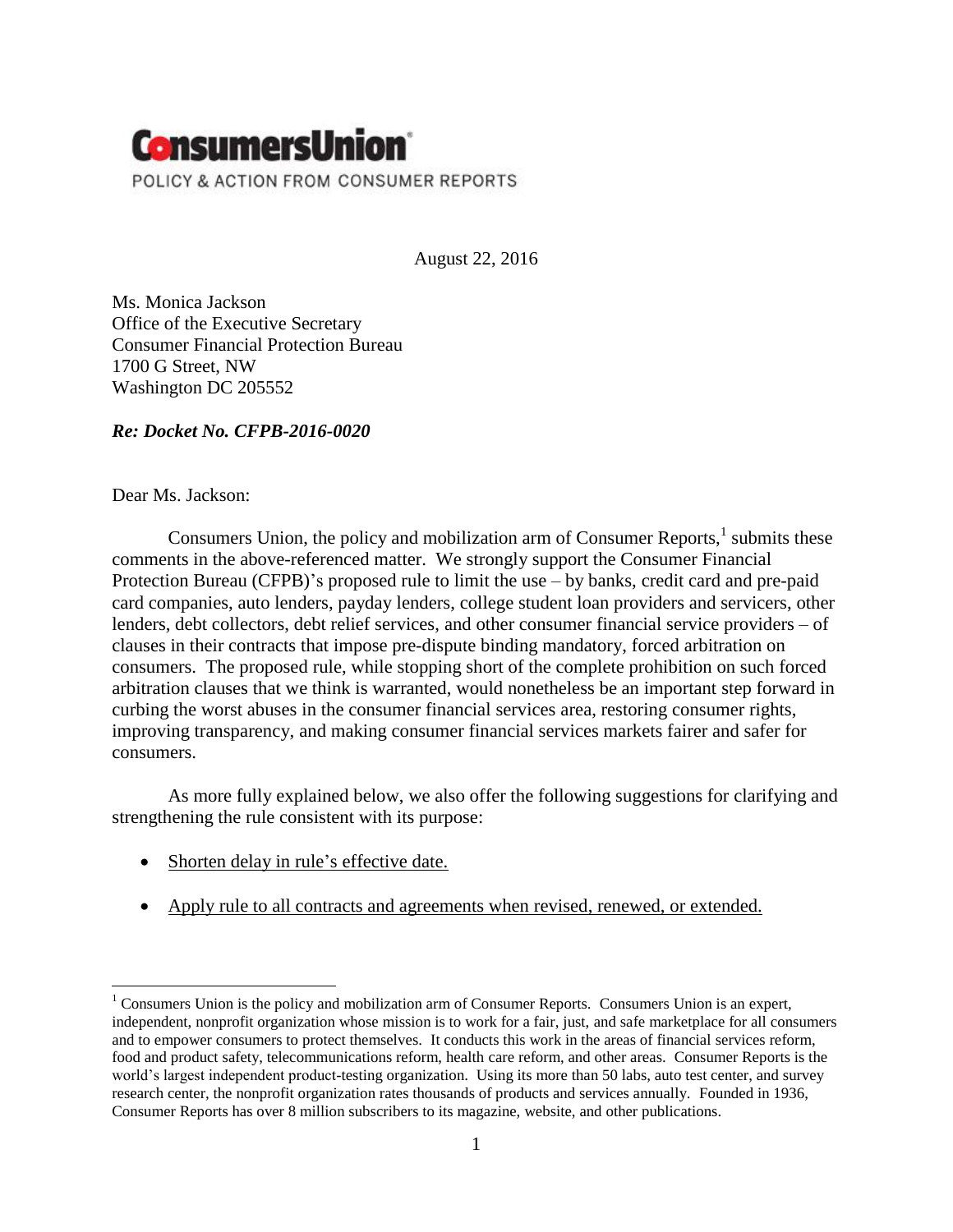- Strengthen the required statement, so that the provider formally relinquishes any right to restrict class actions.
- Have separate contracts for products and services covered and not covered, to avoid unnecessary confusion.
- Require submission to CFPB of all contracts with arbitration clauses.
- Require reporting to CFPB whenever an arbitration clause is invoked.
- Focus on clearly covering the consumer financial service activity, avoiding gaps in coverage.
- Ensure coverage of all business-to-business agreements where consumer could be bound.
- Avoid creating loophole for facilitation of forced arbitration by other entities.
- Apply the rule fully to credit reporting activities.

# **The Abuse of Arbitration Clauses Is Rampant and Conceals Fraud on Consumers**

The use of forced arbitration clauses in standard form, take-it-or-leave-it consumer contracts is a fundamental misuse of a statute, the Federal Arbitration Act of 1925, which was enacted with a far different intent. That statute was enacted to enable *businesses*, with roughly comparable bargaining power, to agree, in negotiating their commercial contracts *with each other*, that if a legal dispute arose in their commercial dealings, they could opt to resolve it through a private system of arbitration, with confidence that if they both did so agree, the arbitrator's decision would be respected by and enforceable in court, and would stand up against collateral attack by the party that did not prevail in the arbitration. At that time, courts were hostile to arbitration, and often refused to honor business agreements to arbitrate their dispute if the losing business decided to re-litigate. $<sup>2</sup>$ </sup>

In contrast, individual consumers have nothing close to comparable bargaining power with the companies that insert these clauses into the fine print of their standard-form consumer sales or service contracts, or into an obscure corner of the voluminous "click to agree to terms" buttons on their websites. Even if consumers are aware of these clauses, and even if they fully understand what rights they are giving up by signing, these are classic contracts of adhesion and consumers have no ability to bargain over terms and thus, no meaningful choice. Their only choice is to do without the product or service entirely, or submit to the "agreement." Given the pervasiveness of these clauses, and the need for any modern consumer to participate in the financial dealings that are the subject of these contracts, there is nothing voluntary about a

 2 *See, e.g.,* Haskell v. McClintic-Marshall Co., 289 F. 405, 409 (9th Cir. 1923) (refusing to enforce arbitration agreement because of a "settled rule of the common law that a general agreement to submit to arbitration did not oust the courts of jurisdiction, and that rule has been consistently adhered to by the federal courts").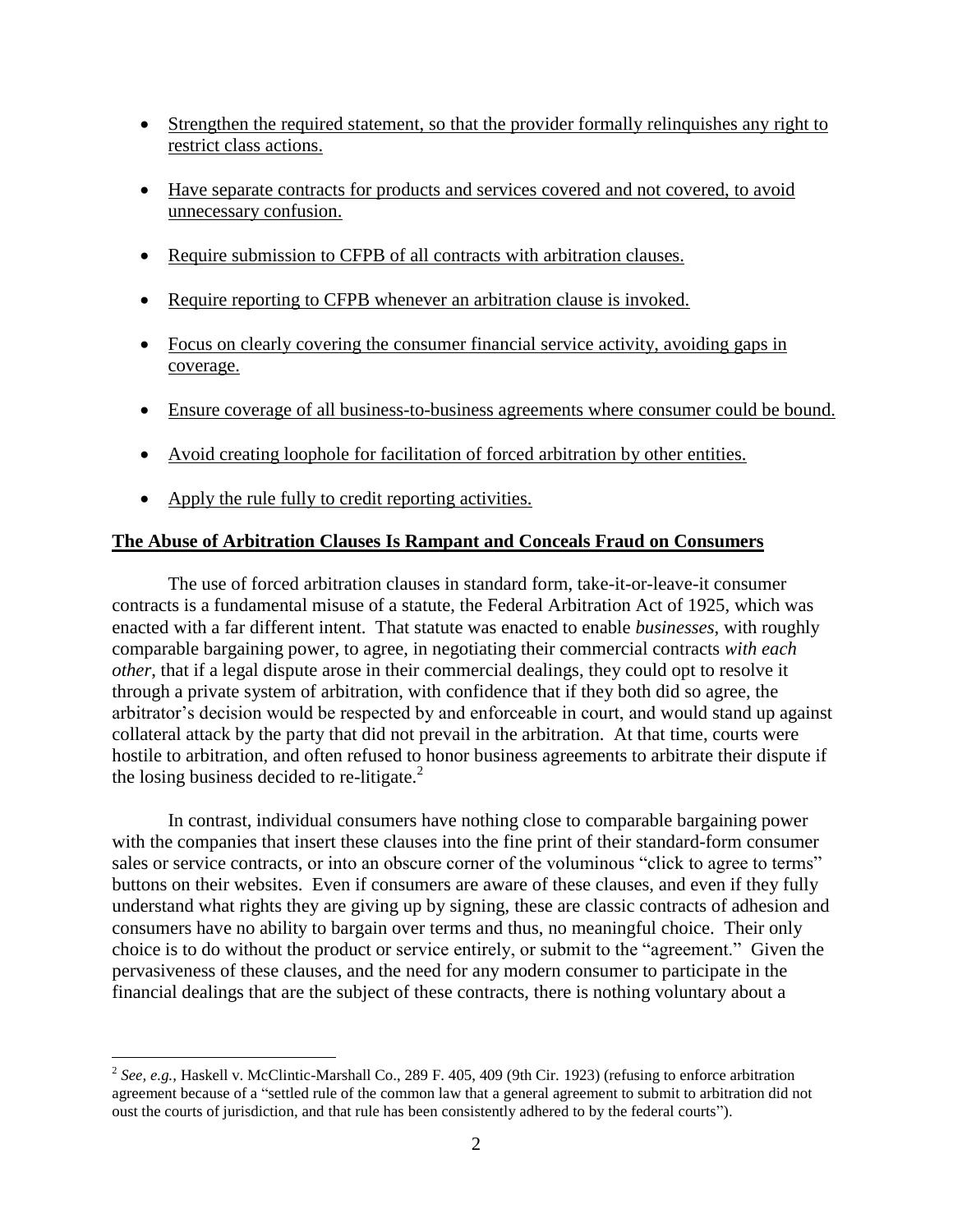consumer's decision to sign a complex, lengthy contract containing, among many other clauses, an arbitration clause.

Yet through this act of "agreeing" to arbitration, the consumer gives up the right to a fair trial before an impartial court on a public record, and the right to appeal an unsatisfactory decision. Unlike the courts, which are public, and subject to elaborate checks and balances on fair process, including evidentiary and other standards that level the playing field among participants, the arbitration process is private and secret; discovery is very restricted; there is no public record of the proceeding or the outcome; no appeal is permitted; and the arbitrator is not required to follow established law or procedure. These are essentially "kangaroo courts." All too often, as evidence has demonstrated, the arbitration procedures and outcomes are unfairly tilted in favor of the company, which has ongoing relationships with the arbitrators, and armies of lawyers on hand to write the arbitration rules to its advantage.<sup>3</sup> Because the consumer has absolutely no say in the matter of whether to participate, neither the company nor the arbitrator routinely hired by them to oversee cases has an incentive to make the process fair or balanced.

One particularly pernicious aspect of forced arbitration clauses as they have developed in consumer financial services is that they increasingly deny consumers the right to bring legal claims jointly, thus denying consumers their day in court on a massive scale, and allowing systemic frauds against consumers to remain unchecked. Often, the financial service provider has committed the same deceptive or abusive practice against hundreds or thousands of consumers, but the size of any one consumer's individual claim against the financial service provider is not large enough to cover basic legal costs. As Judge Posner of the Seventh Circuit once aptly observed, "The realistic alternative to a class action is not 17 million individual suits, but zero individual suits, as only a lunatic or a fanatic sues for \$30."<sup>4</sup>

 Indeed, if all consumers harmed by a provider's widespread deceptive and abusive practices actually *did* bring their claims individually, or if even a significant portion of them did, the repeated legal fees involved would make it far more costly for the provider to deal with them – overwhelmingly costly, in fact. The attractiveness of the class action ban for the financial service provider is based on the certainty that the ban will lead to virtually all consumers simply giving up the pursuit of justice based on the practical hurdles erected by the provider.

Indeed, in our current system, the only way for consumers to hold a financial service provider accountable for this kind of widespread harm is to join their claims together in a class action. Indeed, this is one of the primary purposes for which the class action procedure was created in our law many years ago.<sup>5</sup> In this context then, the so-called "agreement" by consumers to give up their right to bring claims jointly in a class action amounts to giving financial services providers a license to steal.

<sup>&</sup>lt;sup>3</sup> See, e.g., Public Citizen, The Arbitration Trap: How Credit Card Companies Ensnare Consumers (2007).

 $4$  Carnegie v. Household Int'l Inc., 376 F.3d 656, 661 (7th Cir. 2004).

*<sup>5</sup> See* Arthur R. Miller, The Preservation and Rejuvenation of Aggregate Litigation: A Systemic Imperative, 64 Emory L.J. 294 (2014), http://its.law.nyu.edu/faculty/profiles/representiveFiles/miller%20-arthur%20 preservationandrejuvenation\_21BD052C-1B21-6206-606FD89839332A64.pdf.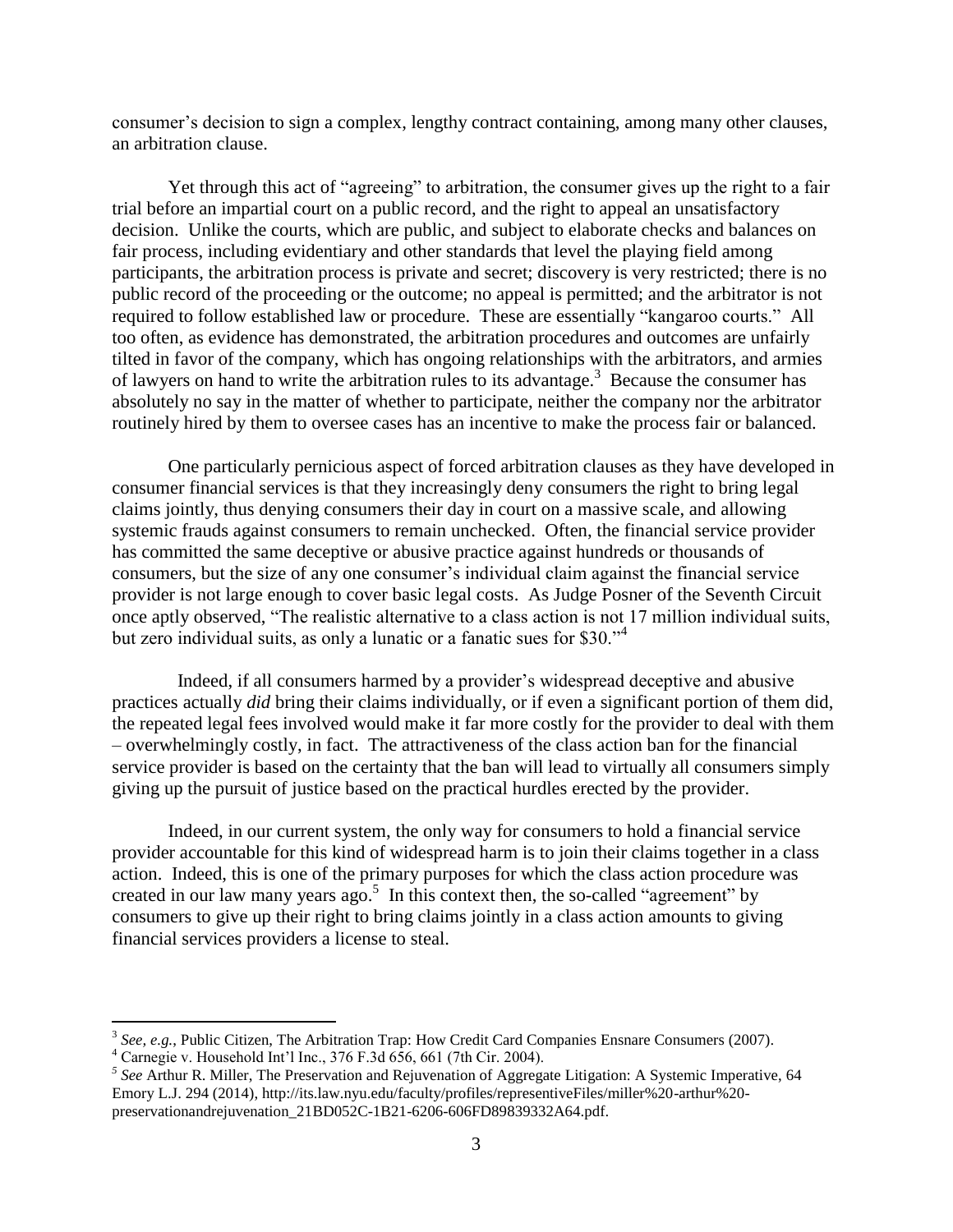Ultimately, the best and simplest solution to protect the historical rights of consumers not to be ripped off would be to clarify that the Federal Arbitration Act does not apply to one-sided, standard-form, take-it-or-leave-it sales or service contracts between companies and consumers. The Supreme Court has made it clear in a number of recent cases that the only way this is likely to be accomplished is through legislation. There are efforts underway in Congress to enact such legislation, and Consumers Union strongly supports those efforts. Meanwhile, Congress has already given the CFPB authority to regulate, restrict, or prohibit the use of forced arbitration clauses in consumer financial services, in light of the study and assessment it was directed to conduct under section 1028(b) of the Dodd-Frank Wall Street Reform and Consumer Protection Act.

While the CFPB's proposed rule does not entirely prohibit use of forced arbitration clauses, its prohibition against bans on class actions would curtail one of the worst abuses, and the additional information the rule would require providers to submit regarding their use of arbitration clauses will provide improved transparency that will help clarify the need for further reform. Consumers Union therefore supports this proposed rule, and we offer additional recommended clarifications to further strengthen the rule so that it will more effectively achieve its purposes.

### **The CFPB Study and Report Amply Demonstrate the Harm and the Need for Reform**

As the discussion in the proposed rule amply describes, the CFPB conducted an extremely thorough examination of the use of forced arbitration clauses in consumer financial service contracts, soliciting and accepting input from the full range of parties and perspectives, in a particularly deliberative and inclusive multi-stage process, with extensive public outreach at each stage. The CFPB even published an interim "preliminary results" report on the study in progress.

The resulting final report,<sup>6</sup> published in March 2015, amply documents how forced arbitration clauses deny consumers access to our courts, shielding banks and lenders from accountability for deceptive and abusive conduct that harms consumers. The report confirms the increasing prevalence of these clauses – including bans on class actions – in consumer financial service contracts, adversely impacting tens of millions of consumers. The report also confirms that consumers typically have no idea they are signing away their rights – that more than 75 percent of consumers surveyed did not know whether they were subject to forced arbitration in their financial service contracts, and fewer than 7 percent of those covered by forced arbitration clauses realized that the clauses blocked their right to sue in court. Furthermore, the report demonstrates that even when consumers do realize the clause is in the agreement and what it means, they are essentially powerless to avoid it.

As the report documents, the class action ban in particular has resulted in a situation in which exceedingly few consumer claims are now being pursued against financial service providers, despite the likelihood of rampant consumer harms. During the two years examined, 2010 and 2011, consumers pursued only 52 individual claims under \$1000 in arbitration, and

 6 "Arbitration Study: Report to Congress, pursuant to Dodd-Frank Wall Street Reform and Consumer Protection Act § 1028(a)," http://files.consumerfinance.gov/f/201503\_cfpb\_arbitration-study-report-to-congress-2015.pdf.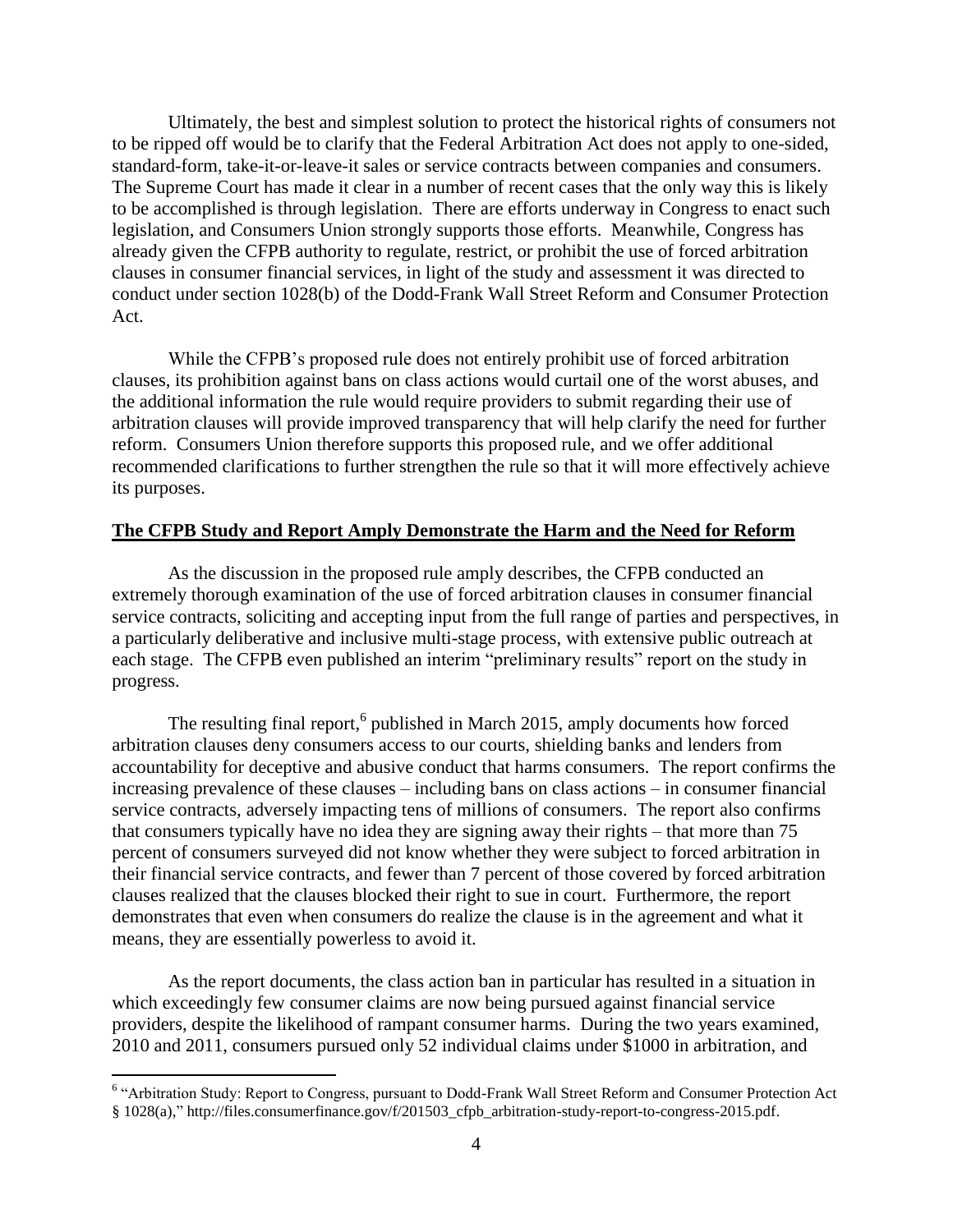recovered on only 4 of those of those claims.<sup>7</sup> In contrast, there were 562 consumer class actions filed in 2010-2012 against financial service providers, and as of April 2016, 102 of them had final class settlements approved by the court or pending approval.  $\delta$  Over the full five-year period studied, the report found, 419 federal consumer financial services class actions reached final settlement, involving 160 million or more consumers who received a total of \$2.2 billion in relief, after subtracting out costs and fees.<sup>9</sup> In addition, the report found that in 53 settlements involving 106 million consumers, the financial service providers were required to reform their business practices.<sup>10</sup>

It is thus abundantly clear from the reported results of the study that class actions have provided an effective means for large numbers of consumers who have suffered the same kind of abuse to hold the financial services provider accountable – when the procedure has been available – and that the spreading use of forced arbitration clauses with class action bans is undermining that effectiveness.

# **The Proposed Rule Is a Direct Response to the Harms Documented in the Study and Report**

The proposed rule directly responds to the harms documents in the CFPB's study and report. Indeed, the proposed rule takes a measured approach. While we have urged the CFPB to prohibit the use of forced arbitration clauses entirely, the proposed rule reflects the CFPB's determination that its findings make the strongest case for prohibiting bans on class actions, and that a decision on further reforms will benefit from gathering additional information. And in that regard, the proposed rule requires financial service providers to report information to the CFPB going forward, for publication, regarding individual claims brought in arbitration. These reporting requirements will provide important transparency, thus promoting greater accountability, and will also help develop a stronger footing for considering possible further reforms.

# **Recommendations for Clarifying and Strengthening the Proposed Rule**

In reviewing the proposed rule, we have identified a number of respects in which it can be clarified or refined, consistent with its purpose of more effectively protecting consumer rights, in order to better ensure that it achieves that purpose. Our recommendations include the following:

 **Shorten delay in rule's effective date.** The appropriate rationale for an effective date that is not immediate is to give affected financial service providers a reasonable time to familiarize themselves with the new rule and reform their practices in accordance with it. We believe 180 days, or perhaps even as few as 90 days, is sufficient for this purpose. There is no need, for example, to give 221 days after the final rule is published for prepaid cards to be covered.

 7 Proposed rule, at 81 Fed Reg. 32845-46 (May 24, 2016).

<sup>8</sup> *Id.* at 81 Fed Reg. 32847.

<sup>&</sup>lt;sup>9</sup> *Id.* at 81 Fed Reg. 32858.

<sup>10</sup> *Id.*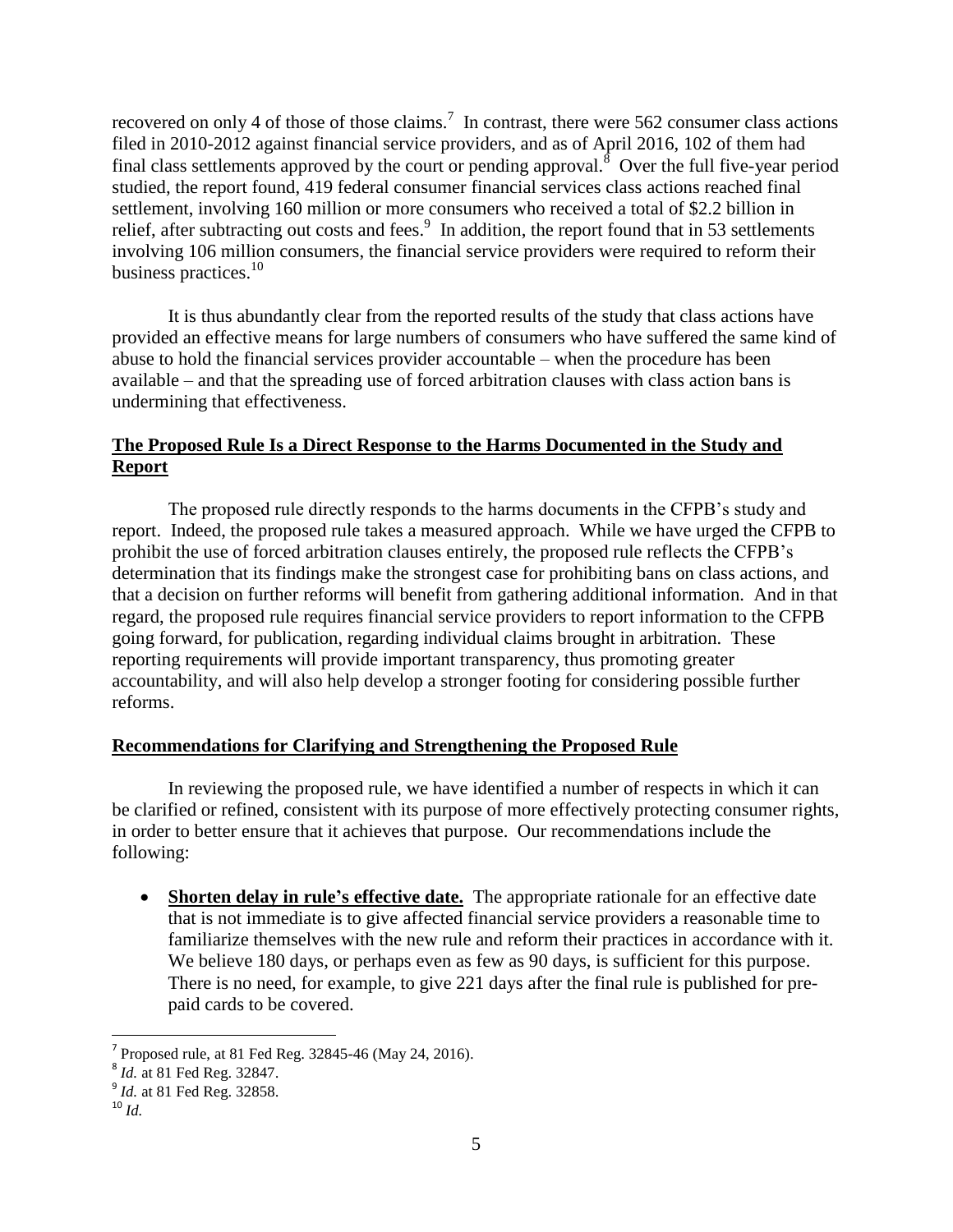- **Apply rule to all contracts and agreements when revised, renewed, or extended.** While imposing the new rule on existing consumer contracts immediately on the effective date might be challenging, there is certainly no justification for exempting them indefinitely. Any revision, extension, or renewal of a contract or agreement after the effective date should bring it immediately under the rule, and after a reasonable period, of no more than one year, all existing contracts and agreements should be brought under the rule. As written, the proposed rule could even create a perverse incentive for financial service providers to expedite the addition of class action bans to their contracts in order to "lock them in" before the rule takes effect. The preambles to section  $1040.4(a)(1)$  and section  $1040.4(a)(2)$ , should be revised accordingly, as should section  $1040.4(a)(2)(iii)$ . And in the Official Interpretation for section 1040.4, the preamble to paragraph 1 should be revised accordingly, and paragraph 1(ii)(A) should be deleted.
- **Strengthen the required statement, so that the provider formally relinquishes any right to restrict class actions.** As written, the provision required under section 1040.4 to be added to consumer financial service contracts is stated in the form of a forbearance – the financial services provider agreeing not to use the contract to stop a consumer from being part of a class action. We believe this would be stronger if it was also stated in the form of an express relinquishment of any right to use the contract in this way.
- **Have separate contracts for products and services covered and not covered, to avoid unnecessary confusion.** As the proposed rule recognizes, some contracts could encompass multiple products and services, including consumer financial services that are covered by the rule, as well as other kinds of products or services that are not covered. The proposed rule, in section  $1040.4(a)(2)(ii)$ , would allow this multiplicity to be addressed by a confusing statement that the required provision not to stop a consumer from being a part of a class action applies only sometimes but not always, leaving the consumer to figure out which is which. We recommend instead that there be two separate contracts, one for covered consumer financial services, another for everything else.
- **Require submission to CFPB of all contracts with arbitration clauses.** The requirement that contracts containing arbitration clauses be submitted to the CFPB and made public when a claim is filed in arbitration pursuant to it will provide important transparency. But the requirement will provide better transparency if it is extended to apply to all such contracts entered into. The mere presence of these clauses in contracts will have an effect on consumers beyond what is revealed in actual filings, and the contracts should be disclosed and subject to review before they are actually used to force consumers into arbitration. Indeed, based on the record, most consumers will not even bother to bring an individual case in arbitration.
- **Require reporting to CFPB whenever an arbitration clause is invoked.** A financial service provider should be required to report whenever it invokes an arbitration clause in a legal proceeding, such as in a motion to dismiss or stay the proceeding, not just when a claim is filed in arbitration. The motions may have the effect of ending the claim without it ever being filed in arbitration.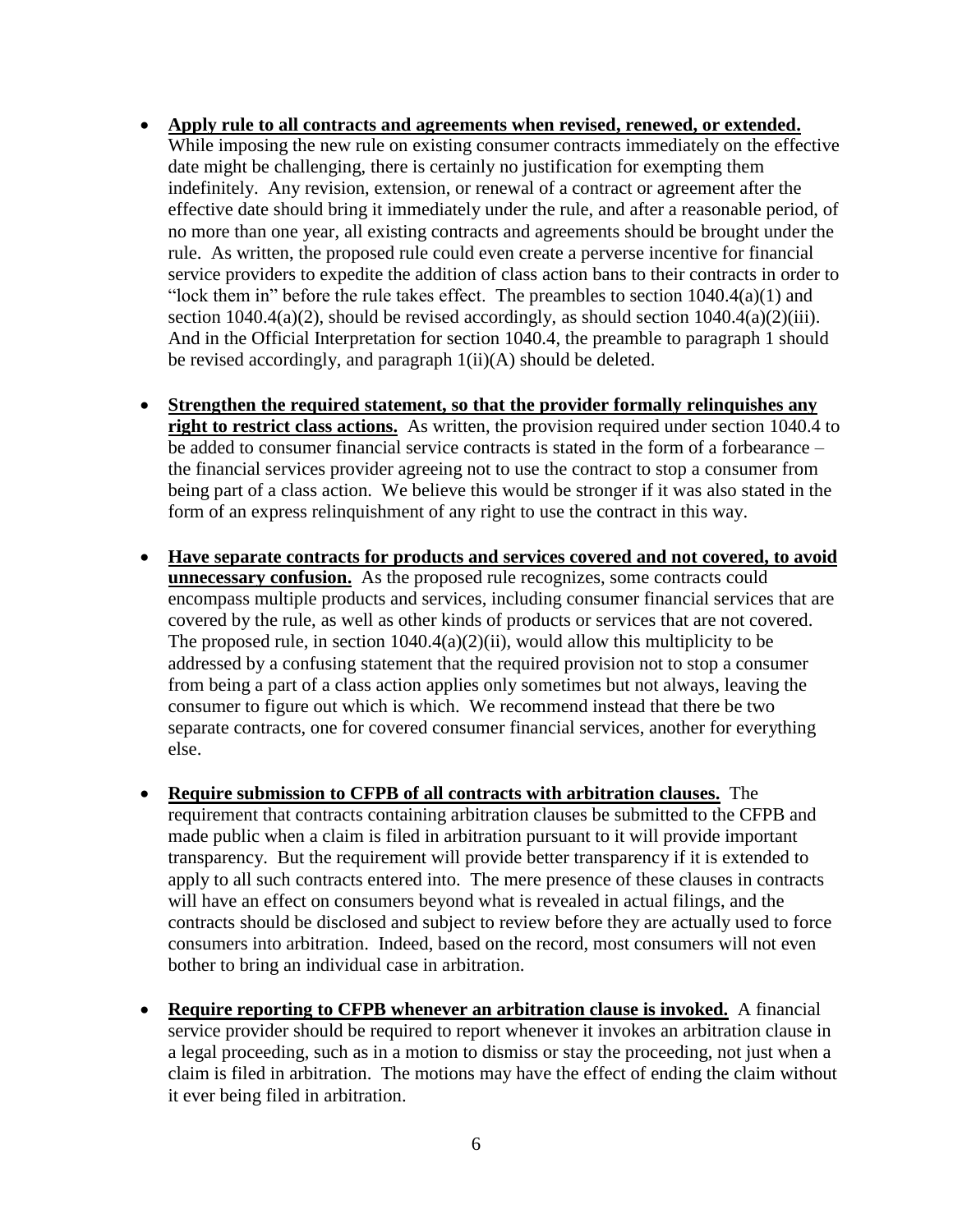- **Focus on clearly covering the consumer financial service activity, avoiding gaps in coverage.** It should be clear that, by definition, one who provides financial services to consumers is a consumer financial services provider. Therefore, subject to the specific de minimis exceptions set forth in the proposed rule, there should not be any broader exceptions that create gaps in coverage. For example, section  $1040.3(a)(1)(iii)$  requires that the entity be "acting, as a person's primary business activity, as a 'creditor.'" This creates a potential loophole for an entity to so arrange its activities that although it is providing extensive services as a creditor, providing those services is not its sole "primary business activity." This should be revised to cover an entity "acting, as a primary business activity of a person, …" or better, "acting, as a business activity in which the person is regularly engaged, ... " The Official Interpretation of section  $1040.3(a)(1)(iii)$  should also be revised accordingly.
- **Ensure coverage of all business-to-business agreements where consumer could be bound.** The rule should be carefully written so that companies contracting with each other cannot agree to relinquish a consumer's right to participate in a class action in a way that indirectly binds the consumer even though the consumer is not a party to the company-to-company contract. The proposed rule already gives some recognition to this issue by defining "consumer" in section 1040.2(b) to also include an agent, trustee, or representative acting on behalf of an individual." We recommend further clarifying this by adding at the end ", or otherwise purporting to obligate, or limit the rights of, an individual"
- **Avoid creating loophole for facilitation of forced arbitration by other entities.** In the Official Interpretation of section 1040.4, paragraph 1(ii)(B) states that a provider does not enter into a pre-dispute arbitration agreement, and is therefore not covered by the rule, if the provider "acquires or purchases a product that is subject to a pre-dispute arbitration agreement but does not become a party to the pre-dispute arbitration agreement." We do not see why this exclusion is even necessary; and we are concerned that it has the potential to allow the acquiring provider to facilitate the imposition of the forced arbitration clause on a subsequent consumer purchaser of the product. The required provisions, as set forth in section  $1040.4(a)(2)(i)$ ,  $(a)(2)(ii)$ ,  $(a)(iii)(A)$ , and  $(a)(iii)(B)$ , all commit that "neither we nor anyone else will use this agreement to stop you …" Not only there is no harm in having the agreement not to use the clause to block a class action apply to this other provider; in fact, it would appear to be necessary to have it apply to this other provider in order to ensure that the agreement is enforceable. We recommend that this exclusion be removed from the Official Interpretations, and that consistent revisions be made elsewhere as needed, including in the Official Interpretation of 1040.4(a)(2).

(In the Official Interpretation for section 1040.4, indicates that the required provisions would preclude a provider from relying on a pre-dispute arbitration agreement entered into by another person, but that may not be correct in the provisions as written. The provider making the commitment not to stop the consumer from taking part in a class action is the provider who is a party to the contract. In order for a non-party provider to be bound by that commitment, the non-party provider must not be excluded from